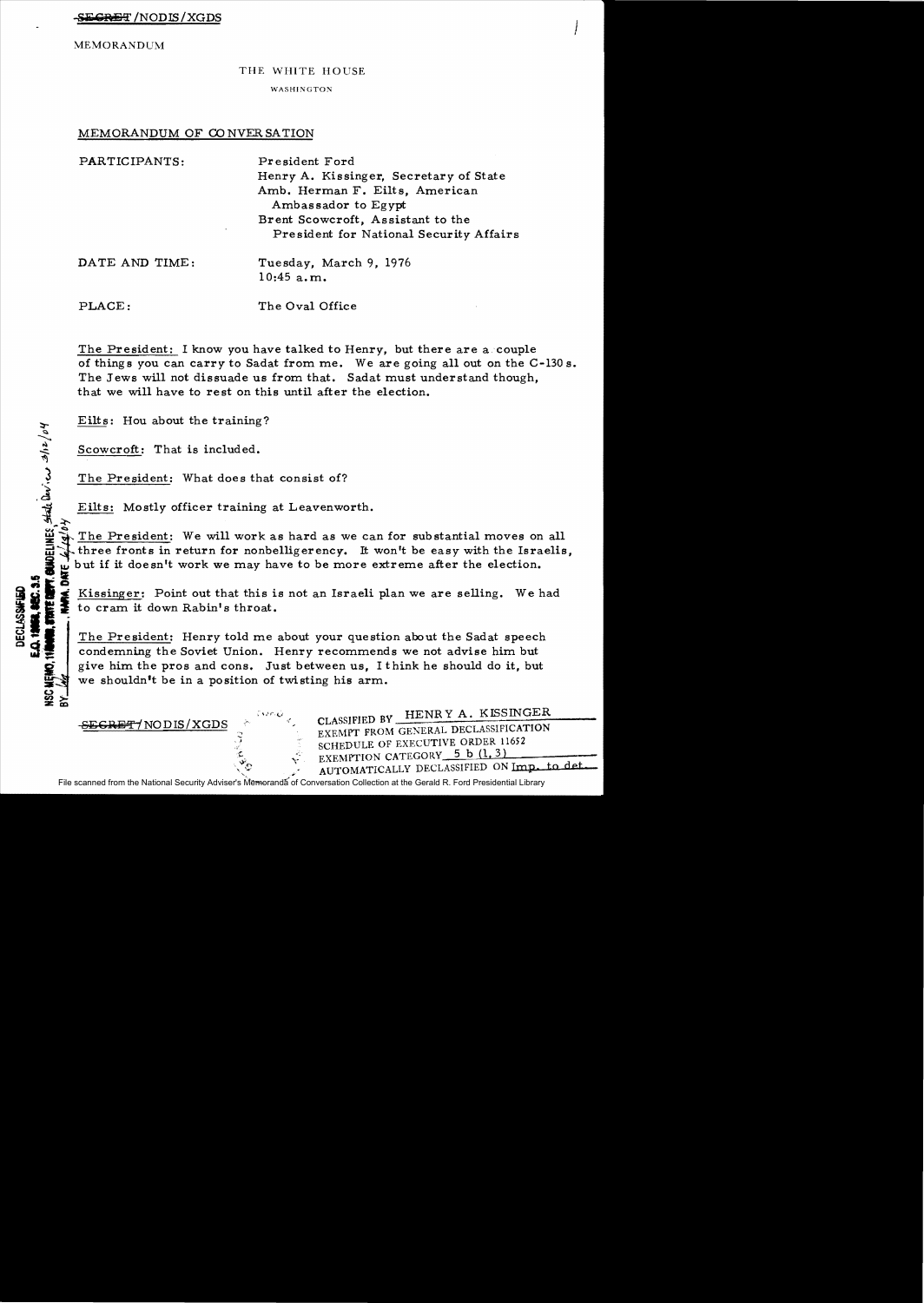$-2-$ 

Kissinger: You could lean that way without being specific. You could say you see no further harm from it and it will help here, but he is the best judge of the reaction in the Arab world.

The President: I understand Fahmy is opposed to it.

Eilts: Yes. Primarily because of the military. He is afraid it will mean the permanent cutoff of all military equipment and parts. He feels strongly about it and he may be able to talk Sadat out of it. Gamasy doesn't know about it. Mubarek is in favor of it.

The President: I thought he was impressive.

Eilts: He is being brought in more and more.

The President: How about these Libyan arrests?

Eilts: The Egyptians brought to Egypt a member of the Revolutionary Command Council who fled, in hopes of undermining Khaddafi. Khaddafi has had assassination squads after him and these arrests are apparently linked to that. Sadat thinks this RCC guy has damaging information which would undermine Khaddafi. He is just waiting for the right time to spring it.

The President: Was he happy with his trip here?

Eilts: He is still glowing from it.



 $\overline{\text{SEGREF/NODIS/XGDS}}$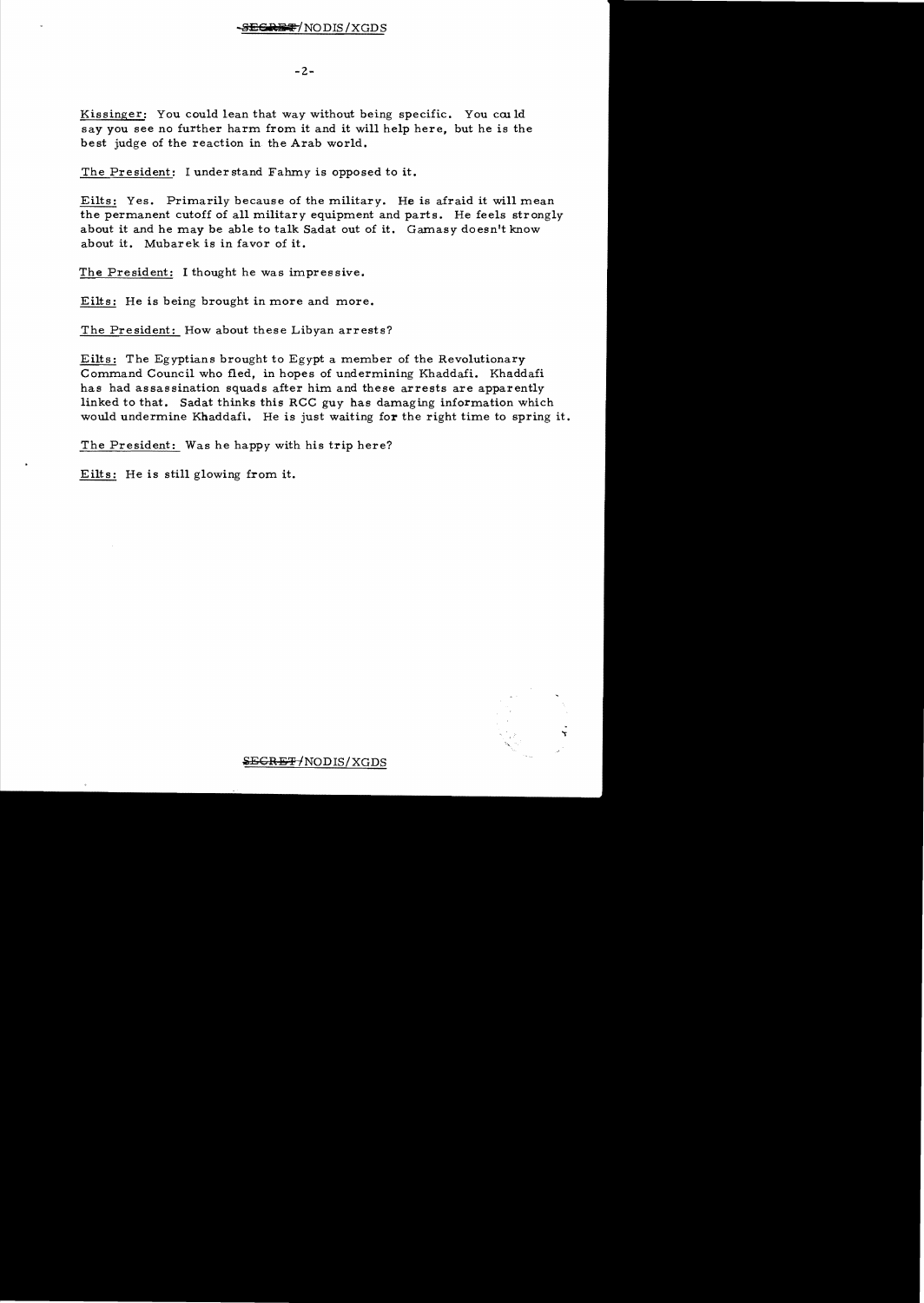$P/K/E$ -ilts  $9$  Um  $76$ 

I I know you how the fait to K, but there were a comple fitting you can came to Schut fun one. We are point und le 130 à The Jeux will wit desired as form that, Sadat must enhatimed The that we will brut a wit on this til age -<u>ebitin</u> E Bowabert Training S That is unubiled p chat is it E Worth office trang at hemanneth P USe will work had as me can for substantial mans on all 3 port for um-bellig. It won't be eny w/c I not if it doesn't work we wany home 8 hi vouse situaux optime et doi. K Poitant this intam & plan us selling, we badts crown it down Rabins than't P K tell me ohnt Salat speech condension SU, K remment une protaderie line but pring time prox cons. Jost bat, us, I think he should do it Control elevelette in partir of Cintring his K you evil lem that my w/o him, quipi. igen could ray again ine mo fontar trains of reatons in Onde uned. P. I imministered Echuni opposel E yes, Pennindy brange of meeting, He fears set will soutance personal with pall mil. e propre juste He fals strayly itend it + may la sic tothe Sedat and of H. Goman darwit Monday in Markouk is in favor of it

**DECLASSIFIED** NSC MEMO, 11/2400, STATE DEPT. GUIDELINES, State Dev. en 3/12/04